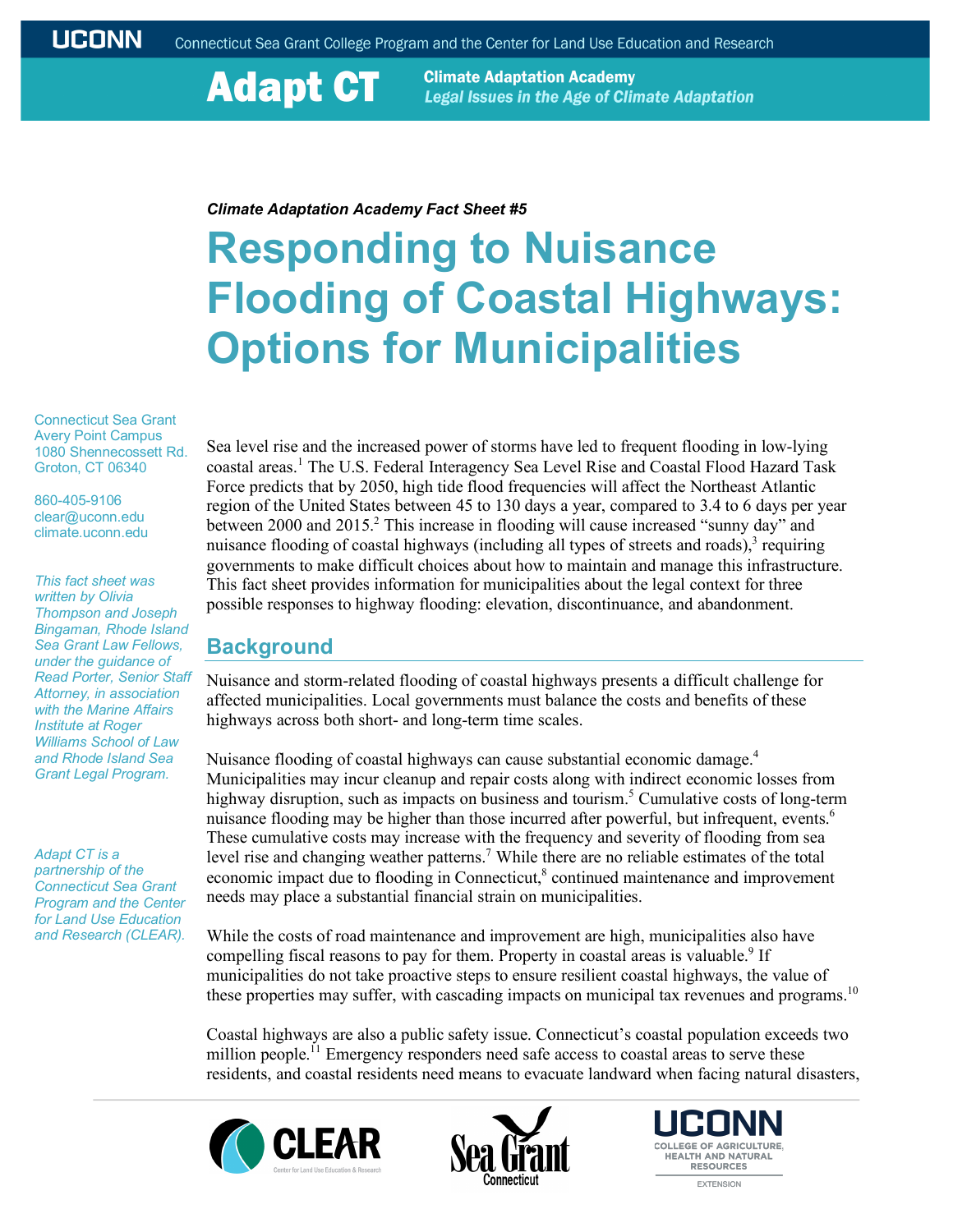such as coastal storms.<sup>12</sup> State law requires municipalities to consider public safety in coastal planning: under the Connecticut Coastal Management Act, municipal planning and zoning requirements must be consistent with state policies in coastal areas.<sup>13</sup> These policies include consideration of the potential impacts of sea level rise to "minimize damage to and destruction of life and property" when considering coastal development and "rehabilitation, upgrading and improvement of existing transportation facilities" to meet coastal "transportation needs" in coastal areas.<sup>14</sup>

The human and economic costs of current and anticipated flooding and value of affected highways require state and local governments to plan strategically for the future of their infrastructure. By evaluating the implications of each option for affected highways, municipalities can develop reasoned approaches to each vulnerable highway under their jurisdiction.

# **Highway Infrastructure**

There are three types of highway classifications within the Connecticut state highway system. State highways provide for the "predominant flow of traffic" between municipalities.<sup>15</sup> Municipalities, including towns, cities, and boroughs,<sup>16</sup> own and maintain highways within their limits.<sup>17</sup> Finally, nongovernmental entities, such as individuals or beach associations, own and maintain private highways.18 Municipalities are not legally responsible for maintaining these private roads. This fact sheet is focused on municipal highways, which pose the greatest challenge to local governments.

Municipalities generally construct or accept highways voluntarily, but courts can also order them to create or alter highways. A person may present an application and summons to the superior court if a municipality refuses "to make any necessary alterations in any existing highway."19 The court may then appoint a committee that will determine whether "such highway or alteration will be of common convenience and necessity" and will "survey and . . . estimate the damages."20

Municipalities have a legal duty to maintain their highways.<sup>21</sup> If a municipality does not maintain such a highway within its limits "in good and sufficient repair, . . . the superior court for the judicial district in which such highway is located" may order the municipality to make such repairs.<sup>22</sup> A person who is injured due to a municipality's failure to maintain a highway may file a civil action for damages.<sup>23</sup> To prevail, the plaintiff must prove "the existence of the [highway] defect" and the municipality's "actual or constructive knowledge of and failure to remedy that defect."<sup>24</sup>

Nuisance flooding may create a damaging condition, placing municipalities under a legal obligation to respond and adapt to the conditions. Moreover, failure to address the situation may create liability if the flooding results in injury. Municipalities in such a situation have three basic options in response to coastal highway flooding—elevation, discontinuance, or abandonment. The following sections discuss legal implications of each of these options.

### **Elevation**

Highway elevation projects, such as physical elevation of the road bed or bridge construction, may end nuisance flooding and limit flooding caused by coastal storms. Elevation has advantages in that access to coastal areas is protected. However, elevation projects are costly and may require difficult decisions regarding design and permitting. This study focuses on legal aspects of physical elevation of the roadway. Other approaches, such as bridges, may present different constraints and challenges in some





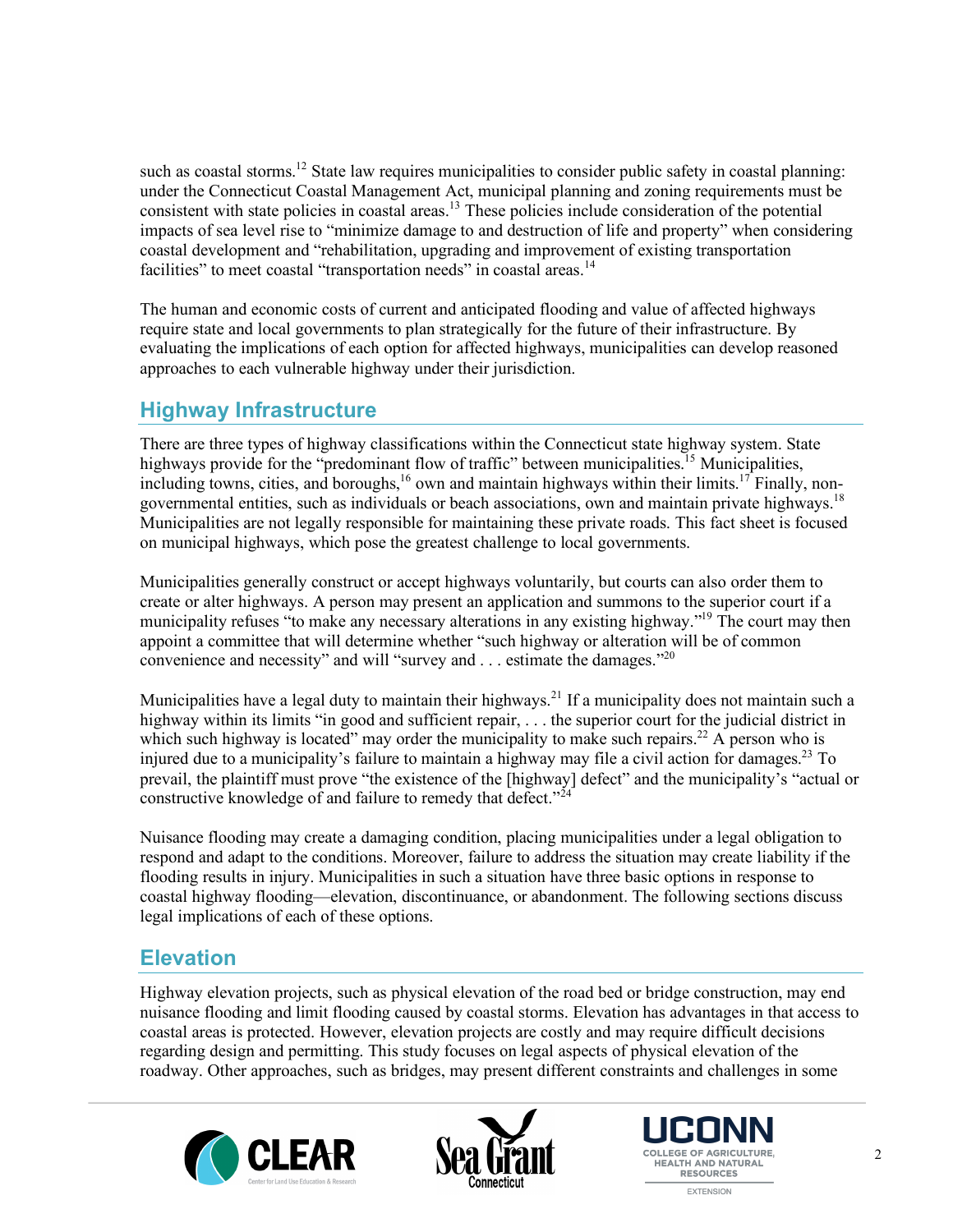respects. However, the permitting process and basic liability analysis will be consistent regardless of the approach deployed.

Connecticut state law does not explicitly establish a minimum height of road projects relative to sea level.<sup>25</sup> As a result, municipalities may choose any elevation—a decision that may be driven by available financing and current flood conditions rather than sea level rise projections.<sup>26</sup> As sea level rise will occur during each project's expected design life, consideration of future conditions may be warranted.

Highway elevation may cause damage after flood events.27 Damage may occur when water becomes trapped on the landward side of a highway.<sup>28</sup> If the road height is lower than the high water line from the flooding, "the embankment can begin to act like a dam holding the flood waters" as the flood waters recede.<sup>29</sup> The water will flow to low spots, cause erosion, and damage the highway and, potentially, properties landward of the road.<sup>30</sup> Foreseeable temporary flooding of private property due to highway elevation could result in takings liability.31

When a highway is elevated, the roadbed must also be widened to maintain side slopes.<sup>32</sup> This widening will trigger permitting requirements if the highway encroaches past the coastal jurisdiction line into "tidal, coastal or navigable waters," including wetlands.<sup>33</sup> Before "maintain[ing] any structure, dredging or fill[ing]" in such areas, the municipality must receive a certificate or permit from the Department of Energy and Environmental Protection  $(DEEP)^{34}$  as well as appropriate permits from the U.S. Army Corps of Engineers.<sup>35</sup>

Highway elevation projects can also require payment of compensation to neighboring landowners, which increases the cost of these projects. Highway widening may encroach onto property not owned by the municipality, either through the roadbed itself or for a sidewalk or right-of-way along the roadbed. A municipality has the authority to take or acquire property for "any public use or purpose," including creation or maintenance of highways.<sup>36</sup> When a municipality asserts its authority to acquire private property, the property owner must receive just compensation.<sup>37</sup> Where municipal highway widening will require occupation of private property, compensation of private property owners will be required.

A taking may also occur if private property abutting the highway "sustains special damage" due to "any change in the grade of such highway."38 For example, in *Corbin Development Company, Inc. v. Commissioner of Transportation*, the Supreme Court of Connecticut held that a change in highway grade resulting in a loss of access to and from private property was a taking.<sup>39</sup> Under this precedent, municipalities may be required to pay the costs associated with raising driveways to the extent required to provide continued access. The standard measure for damages is "the difference between the market value of the whole tract as it lay before the taking and the market value of what remained of it thereafter[.]"<sup>40</sup> In assessing damages, the municipality must also consider "the changes contemplated in the improvement [of the highway]" and likely future improvements that "may reasonably be held to affect market value [of the private property].<sup>"41</sup> Municipalities should consider required compensation to affected property owners for loss of access when determining the elevation of the highway.

### **Discontinuance**

Discontinuance relieves municipalities of their duty to maintain highways.<sup>42</sup> Property owners abutting the discontinued highway "have a right-of-way" over the discontinued highway.<sup> $43$ </sup> The right-of-way "includes the right to travel over and to improve the roadbed of the former highway."44 The







3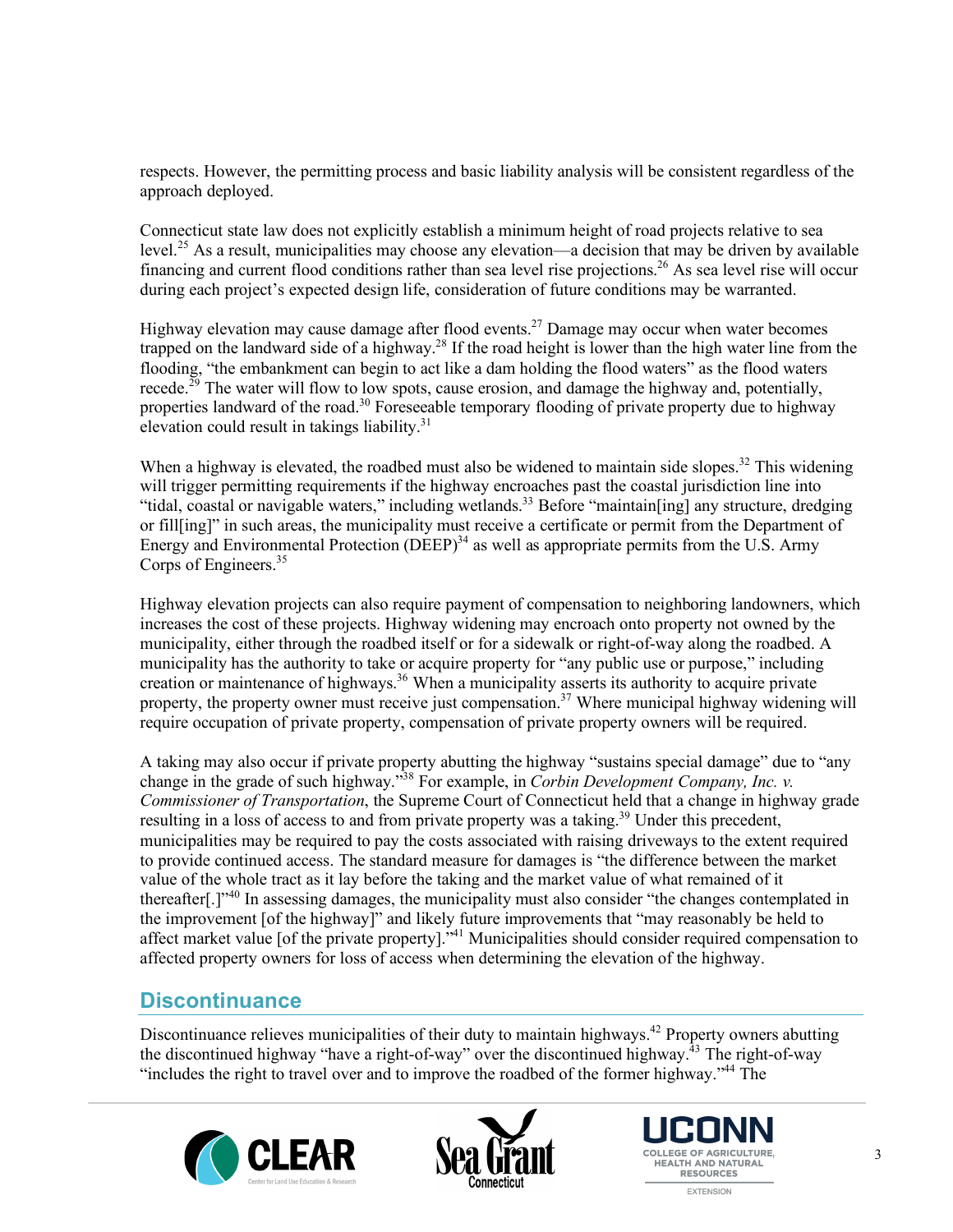discontinuance generally does not affect title to the highway, but the local government can grant the discontinued highway to abutting property owners.<sup>45</sup> If the owners accept, such a grant would create a private road which the owners are responsible for maintaining.<sup>46</sup> Additionally, the municipality may discontinue the highway for vehicle use but maintain it as a sidewalk or bike path. $47$ 

A highway is discontinued "by direct action through governmental agencies."<sup>48</sup> In most cases, a municipality can discontinue a highway by majority vote<sup>49</sup> after referral of the proposal to the planning commission for a report.<sup>50</sup> Residents who have property bounding the highway in question must be notified in writing prior to the meeting where the vote is to be taken.<sup>51</sup> If a highway was designated by a court or legislature, however, an application to discontinue the highway must be presented to the Superior Court, which will determine whether to discontinue the highway.<sup>52</sup>

Connecticut courts have held that discontinuance is not a taking as long as property owners' access rights are not terminated.53 In *Luf v. Southbury*, the town left a section of a highway undeveloped for approximately two years until it voted to discontinue the undeveloped section.<sup>54</sup> The Supreme Court of Connecticut held that this was not an unconstitutional taking because there was only a small diminution in property value and some impairment of access rights.55 The court in *Luf* further held that property owners adjacent to the discontinued highway were not entitled to damages because their access rights were not terminated along with the discontinuation of the highway.<sup>56</sup>

# **Abandonment**

A municipality is relieved of its duty to maintain a highway if a court finds that the public abandoned the highway.<sup>57</sup> Unlike discontinuance, abandonment requires no affirmative act by the local government. Instead, the municipality may cease maintaining or supporting use of the highway. In abandonment cases, the highway "remains a public road" until a court declares it abandoned.<sup>58</sup> Abandonment "may be inferred from circumstances or may be presumed from long-continued neglect."59 Usually, there is "some affirmative act indicative of an intention to abandon;" however, "negative or passive conduct may be sufficient."<sup>60</sup> The party "seek[ing] to establish the abandonment of a highway" has the burden of proof. $61$ 

The public abandons a highway by not using it "for a long period of time with the intention to abandon."62 The municipality cannot legislate nonuse of the highway—"nonuse [is] by the public, not the municipality."63 There is no definition of "long period of time" by case law or statute; a court must determine whether there has been substantial time of intended nonuse.64 In *Stohlts v. Gilkinson*, the Appellate Court of Connecticut held that a highway was not abandoned because a property owner received an approved permit to construct a driveway off of the highway approximately seventeen years before the court action.<sup>65</sup> On the other hand, in *Nichols v. Town of Oxford*, the Appellate Court of Connecticut held that a highway was abandoned when there was little public use and it received "sporadic but insubstantial" maintenance by the town for approximately sixty years.<sup>66</sup> Abandonment decisions thus are highly factual inquiries involving not only the length of nonuse but also municipal actions during the period of nonuse.

If a court finds that a highway is abandoned, property owners abutting the highway have the same rightof-way as applies in discontinuance.<sup>67</sup> This right-of-way "includes the right to travel over and to improve the roadbed of the former highway."68 Alternatively, a property owner may file for title or interest to all





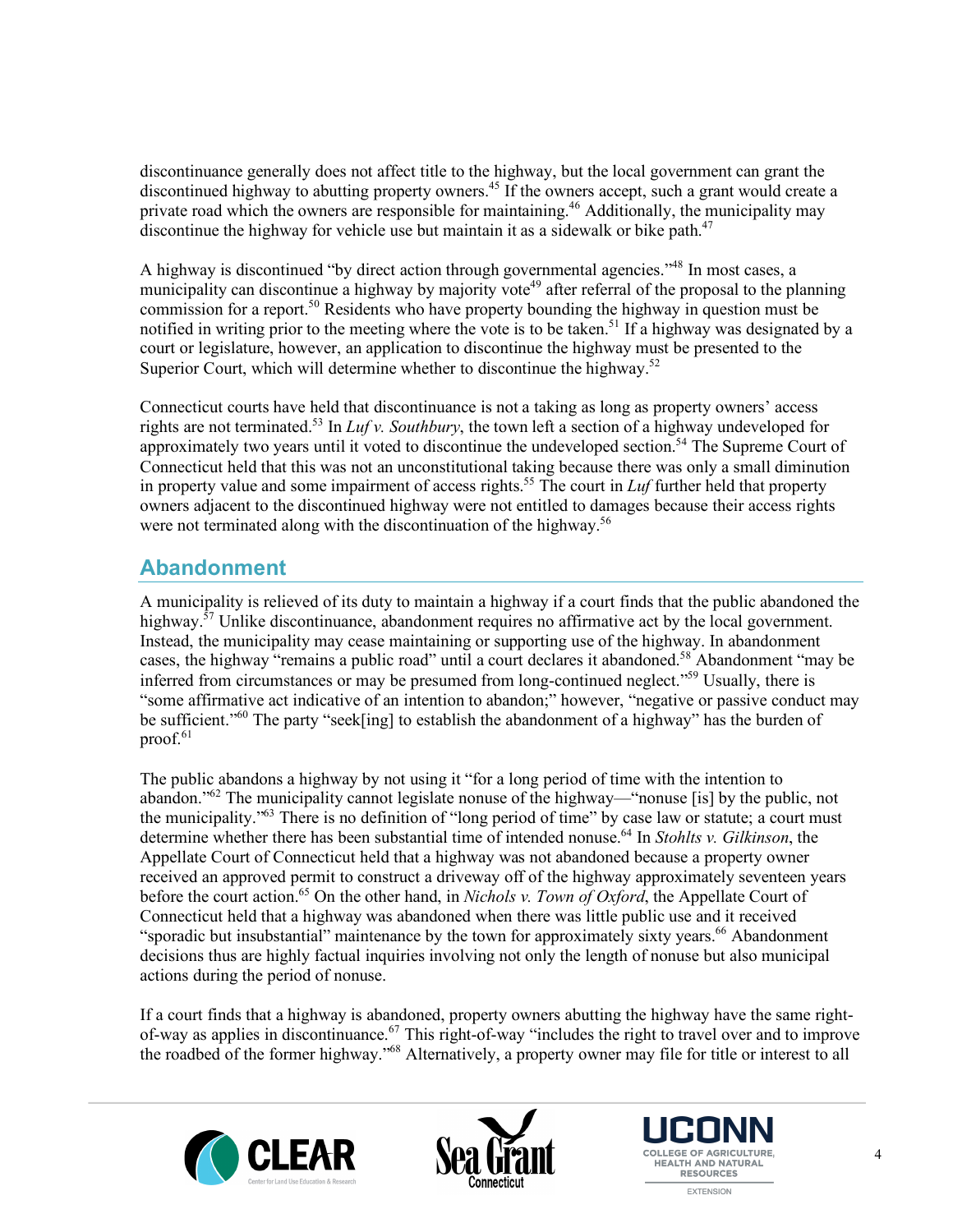or part of the abandoned highway.<sup>69</sup> As *Luf v. Southbury* applies to abandonment, abandonment is unlikely to result in takings liability where abutters' access rights are retained.<sup>70</sup>

Abandonment does not require the municipality to make an affirmative action, but it carries potential for liability as a consequence. An unmaintained highway will inevitably degrade, while the public continues to use it and it remains a public highway.<sup>71</sup> A person who is injured during this period may bring legal action against the municipality and may well succeed unless the municipality can show that the highway was abandoned.<sup>72</sup> As a result, abandonment inherently involves some risk of harm to the public and resulting liability to the municipality.

# **Conclusion**

Repetitive flooding of coastal highways presents municipalities with difficult choices about whether and how to respond. The choice is not easy, as it requires balancing of economic costs and benefits, public safety, and environmental concerns. These decisions will become more difficult as sea level rise increases the frequency of flooding.

Elevation may be the only mechanism that can keep highways continuously open and usable to residents, the public, and emergency responders. By raising the road surface above the reach of the tide, flooding can be avoided outside of storm events, at least for a period of time. However, such projects are expensive and may become less effective as sea level rises. From a legal perspective, elevation projects often require a permit from the state and payment to abutting landowners where property must be taken to widen the right-of-way.73 In addition, it is possible that elevated roadways can trap flood waters or cause erosion, which may result in takings liability during subsequent flooding.

Discontinuing a highway appears to be the most effective way for a municipality to end its duty to maintain a highway. Discontinuance processes require affirmative acts by the local government, but can avoid construction and maintenance costs for highways that are no longer desired. In such cases, municipalities can avoid both takings liability as long as affected landowners retain a right-of-way for access to their property and there is a small diminution of property value.

Abandonment requires the public to no longer use a highway for a long period of time—often stretching to decades.<sup>74</sup> As a result, abandonment does not appear to be an effective tool in most instances for municipalities seeking to make an affirmative decision about the future of a threatened coastal highway. In addition, allowing a highway to degrade exposes the municipality to liability if a person is injured by the unmaintained highway before a court would find it abandoned.<sup>75</sup>

Municipalities can benefit by considering the legal implications of highway management decisions related to coastal highways that are subject to repetitive flooding. Municipalities have a duty to maintain all of their highways, but they can take action to end this duty. A careful evaluation of particular highways may yield an optimal strategy for managing liability through elevation, discontinuance, or abandonment.

**This fact sheet is provided for educational and informational purposes and does not constitute legal advice.**





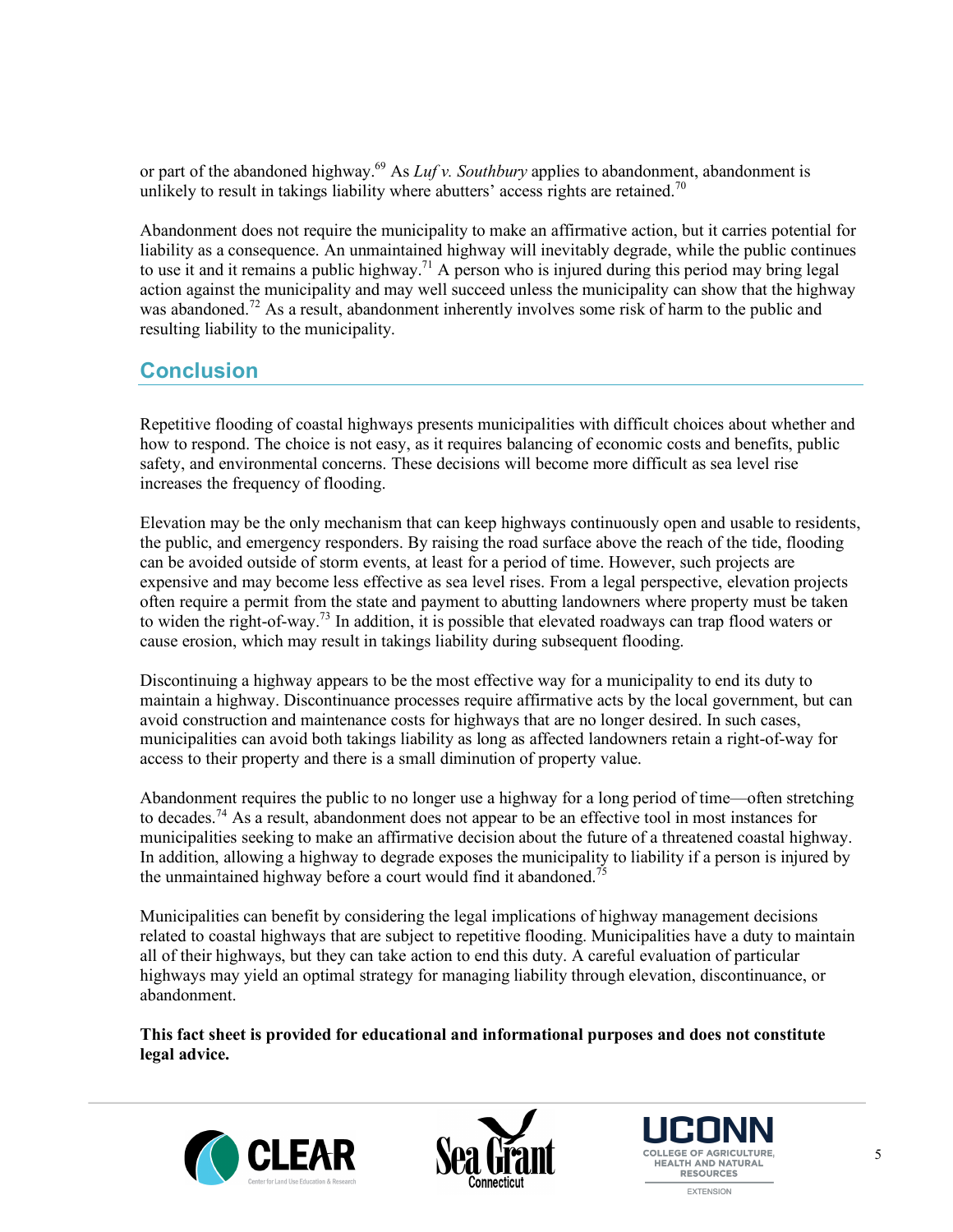*Creation of this fact sheet was supported by a Connecticut Sea Grant Development Fund Award (PD-18-01) and was created in collaboration with:*



<sup>&</sup>lt;sup>1</sup> NATIONAL OCEANIC AND ATMOSPHERIC ADMINISTRATION, NOS CO-OPS 086, PATTERNS OF PROJECTIONS OF HIGH TIDE FLOODING ALONG THE U.S. COASTLINE USING A COMMON IMPACT THRESHOLD, at vii (2018).

l

<sup>9</sup> Di Jin et al., *Shoreline Change, Seawalls, and Coastal Property Values*, 114 OCEAN & COASTAL MGMT. 185 (2015) (collecting sources on coastal property value premium).

<sup>10</sup> *Id.*

<sup>11</sup> NATIONAL OCEANIC AND ATMOSPHERIC ADMINISTRATION, NATIONAL COASTAL POPULATION REPORT: POPULATION TRENDS FROM 1970 TO 2020, at 11 (2013).

<sup>12</sup> STATE OF RHODE ISLAND AND PROVIDENCE PLANTATIONS, RESILIENT RHODY: AN ACTIONABLE VISION FOR ADDRESSING THE IMPACTS OF CLIMATE CHANGE IN RHODE ISLAND 53-54 (2018) (discussing emergency preparedness and transportation resilience).

<sup>13</sup> CONN. GEN. STAT. § 22a-104(e).

<sup>14</sup> CONN. GEN. STAT. § 22a-92 (a)(5) (sea level rise), 22a-92 (b)(1)(F) (transportation).

<sup>15</sup> CONN. GEN. STAT. § 13a-1a(4).

 $16$  CONN. GEN. STAT. § 13a-1a(4)(b).

 $17$  CONN. GEN. STAT. § 13a-99. "'Selectmen' ... [is] construed to mean the board, officer or commission having charge of the care and maintenance of such highways." CONN. GEN. STAT. § 13a-1b. If a city or borough's charter does not authorize it to "lay out, alter, grade and discontinue" highways within its limits, "the common council of cities and the warden and burgesses of boroughs may exercise such power in the same manner as selectmen of towns." CONN. GEN. STAT. § 13a-7.

<sup>18</sup> Robinson v. Faulkner, 306 A.2d 857, 861 (Conn. 1972).

<sup>22</sup> CONN. GEN. STAT. § 13a-103.

<sup>24</sup> Machado v. City of Hartford, 972 A.2d 724, 734 (Conn. 2009).







<sup>2</sup> *Id.* at 15.

 $3$  The term "'highway' includes streets and roads." CONN. GEN. STAT. § 13a-1a(2).

<sup>&</sup>lt;sup>4</sup> Hamed R. Moftakhari et. al., *Cumulative Hazard: The Case of Nuisance Flooding*, 5 EARTH'S FUTURE, 214, 218-19, (2017), https://agupubs.onlinelibrary.wiley.com/doi/full/10.1002/2016EF000494.

<sup>5</sup> *Id.*

<sup>6</sup> *Id.*

<sup>7</sup> *Id.*

<sup>8</sup> STATE OF CONNECTICUT, DEPARTMENT OF ENVIRONMENTAL PROTECTION, OFFICE OF LONG ISLAND SOUND PROGRAMS, COASTAL HAZARDS IN CONNECTICUT, at 28-29 (2010).

<sup>19</sup> CONN. GEN. STAT. § 13a-63.

<sup>20</sup> *Id.*

<sup>21</sup> CONN. GEN. STAT. § 13a-99.

<sup>23</sup> CONN. GEN. STAT. § 13a-149.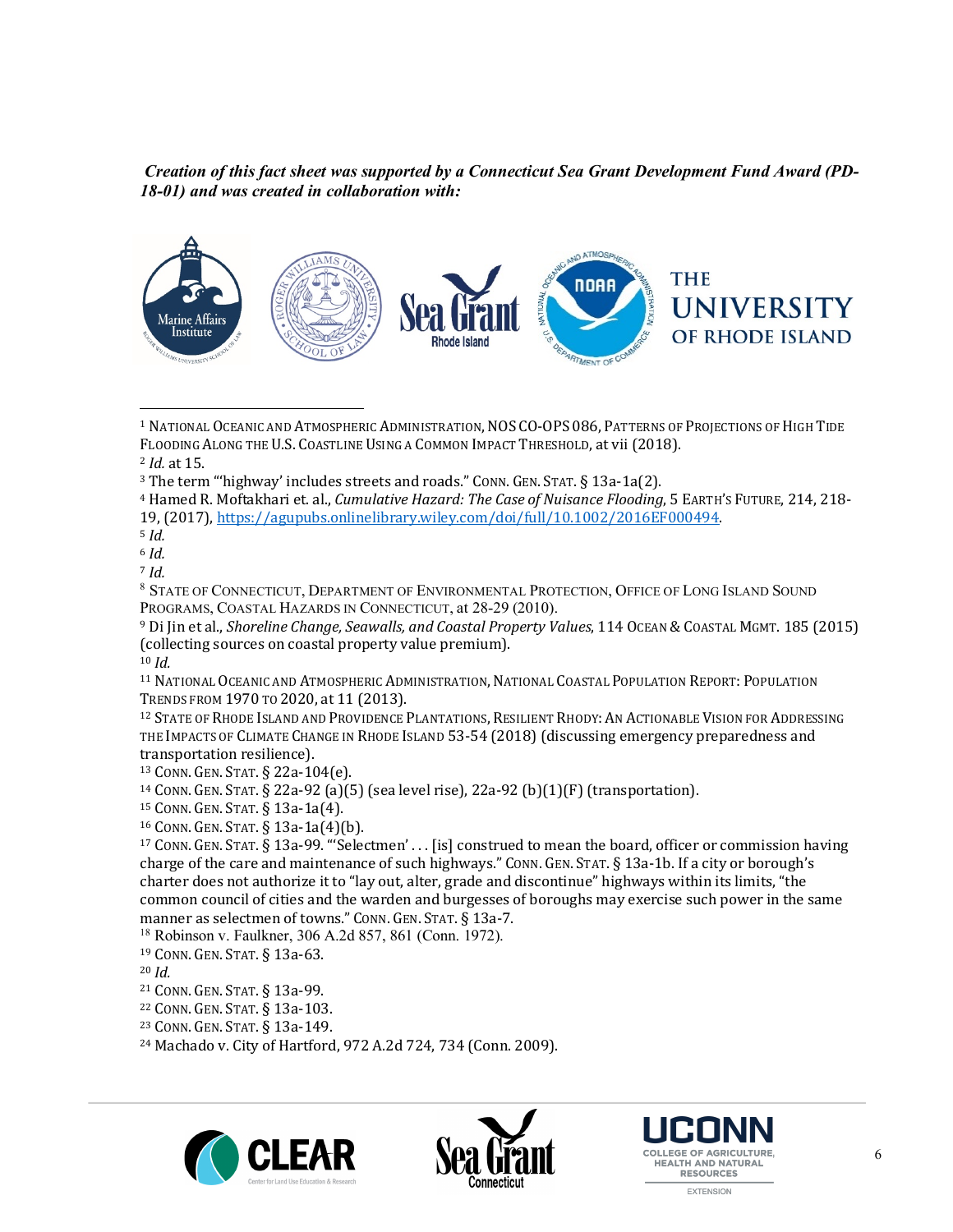<sup>27</sup> U.S. DEPARTMENT OF TRANSPORTATION FEDERAL HIGHWAY ADMINISTRATION, FHWA-NHI-07-096, HIGHWAYS IN THE COASTAL ENVIRONMENT 133 (2008).

<sup>28</sup> *Id.*

 $\overline{a}$ 

<sup>29</sup> *Id.*

<sup>30</sup> *Id.*

<sup>31</sup> Ark. Game & Fish Comm'n 568 U.S. 23, 38 (2012) ("[G]overnment-induced flooding temporary in duration gains no automatic exemption from Takings Clause inspection."); St. Bernard Parish Gov't v. U.S., 887 F.3d 1354, 1359-60 (Fed. Cir. 2018) ("[T]he issue presented is whether the increased flooding from MRGO constituted a temporary taking. Proof of such a claim requires the plaintiffs to establish that government action caused the injury to their properties—that the invasion was the 'direct, natural, or probable result of an authorized activity.' Establishing liability for a temporary taking also requires proof that the invasion was either intentional or foreseeable." (internal citations omitted)).

32 CONNECTICUT DEPARTMENT OF TRANSPORTATION, HIGHWAY DESIGN MANUAL (2013).

33 CONN. GEN. STAT. § 22a-361(a)(1).

<sup>34</sup> *Id.*

35 See Audrey Elzerman, FLOOD AND EROSION CONTROL STRUCTURES, Adapt CT Climate Adaptation Academy Fact Sheet  $#4$ , at  $2(2017)$  (discussing Army Corps of Engineers permitting authorities in the context of coastal development).

36 CONN. GEN. STAT. § 7-148(c)(3)(A).

<sup>37</sup> CONN. CONST. art. 1, § 11.

38 CONN. GEN. STAT. § 13a-82.

<sup>39</sup> *Id.*

40 Corbin Dev. Co. v. Comm'r of Transp., 404 A.2d 882, 885 (Conn. 1978).

<sup>41</sup> CONN. GEN. STAT. § 13a-82.

<sup>42</sup> CONN. GEN. STAT. § 13a-49.

<sup>43</sup> CONN. GEN. STAT. § 13a-55.

<sup>44</sup> Gagnon v. Mun. Planning Comm'n of the City of Ansonia, 521 A.2d 589, 596 (Conn. App. Ct. 1987).

 $^{45}$  Robert A. Fuller, Private rights in private roads; paper roads, 9B Conn. Prac., Land Use Law  $\&$ PRAC. § 49:13 (4th ed. 2017).

<sup>46</sup> *Id.*

<sup>47</sup> CONN. GEN. STAT. § 13a-141(b).

48 Savalle v. Hilzinger, 1 A.3d 1098, 1101 (Conn. App. Ct. 2010).

 $49$  CONN. GEN. STAT. § 13a-49. While statutory discontinuance authority is specific to actions by town selectmen, city and borough governments may exercise identical authority for discontinuance. *Id.* § 13a-7.

<sup>50</sup> CONN. GEN. STAT. § 8-24.

<sup>51</sup> CONN. GEN. STAT. § 13a-49. 

<sup>52</sup> CONN. GEN. STAT. § 13a-50.

53 *See* Luf v. Southbury, 449 A.2d 1001, 1006-08 (Conn. 1982).

54 *Id.* at 1003.

<sup>55</sup> *Id*. at 1010.

56 *Id.* at 1006-1008.

57 Stohlts v. Gilkinson, 867 A.2d 860, 867 (Conn. App. Ct. 2005).

58 Friedman, 717 A.2d at 867.







<sup>&</sup>lt;sup>25</sup> Some other jurisdictions have implemented minimum road elevation requirements. *See* Louisiana Sea Grant, REGULATORY BEST PRACTICES TO MAKE LOUISIANA COASTAL COMMUNITIES MORE RESISTANT TO NATURAL HAZARDS 9 (2013) (discussing St. Tammany parish subdivision ordinance requiring roads to be a minimum of 6' above sea level, based on a modeled 10-year storm surge level).

<sup>&</sup>lt;sup>26</sup> Interview with Marilyn Ozols, Land Use Administrator, Borough of Fenwick, Conn. (July 20, 2018). Other constraints may apply.